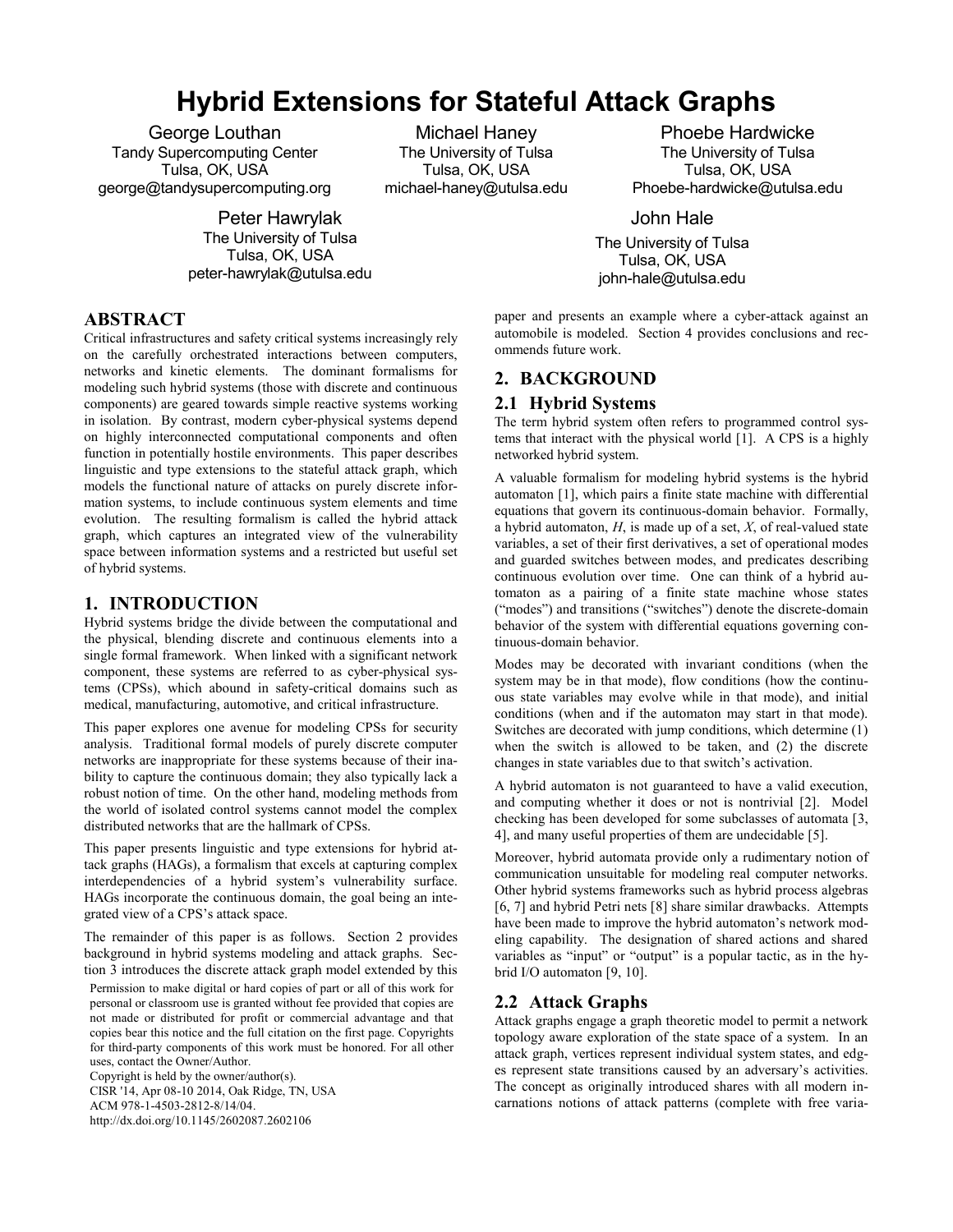bles) to be bound to state transitions; network elements and their individual configurations; and network topology [11].

Most approaches to attack graph modeling represent exploits using preconditions and postconditions [12, 13]. The approaches to modeling of stateful attack graphs can be distinguished by the philosophy that guides the representation of the underlying network model. Specification of the underlying network model may be done with very loose restrictions, allowing arbitrary keywords as named qualities and topologies of network objects, as is favored in [14, 15]. We employ this method, which permits a more straightforward adaptation into the continuous domain.

The alternative is domain-driven, confining the modeler to terms that impose explicit computer networking concepts onto the model [13]. This allows generation and analysis to take a more nuanced view of a network state, supporting reachability analysis to determine whether a given topology admits communication between two hosts [16].

Attack graph generation is the process of chaining exploits to enumerate the attack space [11, 17, 18, 19]. Modern methods for generating attack graphs share a common architecture: the attack graph generation process accepts network state and exploit patterns as input, applying exploit postconditions back onto the network state to generate its output of successor states. These models can be used for evaluating network security [14, 20], offering mitigation recommendations [15], and intrusion detection system integration [21]. Hybrid variants of attack graphs have been developed [22, 23, 24]. This paper describes the linguistic and type extensions required to characterize system models for HAG generation.

# **3. HYBRID ATTACK GRAPHS (HAGs)**

## **3.1 Modeling Framework**

The HAGs presented in this paper consist of states (or network model instances), encompassing an asset list and a collection of facts, and an exploit framework made up of function-like free exploits and bound attacks. The network model for the initial state is expressed as an input in a specification language.

The first component of the specification is an asset list. Next, the initial fact base is specified as a semicolon separated list of facts. Quality facts are simple string key/value pairs assigned to a single asset each. Topologies are specified as unidirectional ("->") or bidirectional ("<->"), although the bidirectional topology is actually compiled into two distinct unidirectional topology facts. Platform facts adopt the format used by MITRE's Common Platform Enumeration (CPE) [25], reproduced below:

#### cpe:/part:[vendor]:[product]:[version]:

#### [update]:[edition]:[language]

Exploit patterns resemble functions whose bodies are lists of preconditions, which are identical in form to the facts in the network model. Preconditions document those properties that must be in place for an exploit to bind (execute) to a given state. Postconditions are simply deletions or insertions (with overwrite semantics) of facts that result in a change of state.

For a variety of modeling tasks, it is convenient to cause an exploit to be fired on all possible bindings simultaneously or to synchronize multiple exploits. Two optional keywords are permitted at the beginning of the exploit header for this purpose: global and group(). The group keyword takes a single string argument: the group name.

When a global exploit is fired on one binding of assets, it will also be fired on all other assets for which a valid binding exists. When a group exploit is fired on a binding of assets, all other exploits (which must have the same arity) in that group will also attempt the same asset binding. In both cases, the result is a single edge on the attack graph.

## **3.2 Hybrid Extensions**

The objective of the HAG is to capture blended attack vectors (comprising discrete and continuous exploit events) in CPSs and hybrid systems. As in hybrid automata, a hallmark of hybrid systems is that their discrete behavior places them into a mode in which the passage of time causes some kind of state evolution. Likewise, a hybrid or blended attack takes the form of a discrete action within a mode causing the system to evolve in some malicious way.

The hybrid extensions for stateful attack graphs presented in this paper address these considerations in two ways. The first is the purely mechanical addition of real valued continuous qualities and topologies. This includes a type system to differentiate them from discrete ("token valued") facts, while permitting real topologies only to take values. The second contribution is a method for modeling the progression of time.

Types are assigned and enforced by operators. The sets of both assignment and relational operators disjoint between real and token facts. While token values are assigned with the = operator, real facts are assigned using a := operator. Token facts are tested using  $=$  and  $!=$ . The relational operators permitted for real facts are  $==, >, >=, \leq=$ , and  $\leq$  (for not equal). New C-like assignment operators are allowed for real facts: :=, +=, -=, \*=, and /=.

A fundamental requirement of modeling hybrid systems is capturing the progression of time. To that end, we introduce a practical method for handling time using only existing attack graph functionality. Here, time is implemented using a single group of global exploits, each of which increments a class of assets' position in time depending upon its particular state (analogous to a hybrid automaton's mode). Their "globalness" triggers on all assets simultaneously, while the grouping causes all the time exploits to trigger in concert. This effectively discretizes the time domain.

A selection of time exploits is provided in Figure 1 that, when paired with the network specification in Figure 2, models a car driving away from a wall, unless compromised by an attacker who causes the car to drive toward the wall at a constant rate. The resulting HAG is shown in Figure 3. As the car is compromised from the start, it only has three states. Note the exploit transitions, both of which are collected into a group called "time," signifying that they represent time steps.

Suppose the initial conditions are changed so that the "compromised" quality begins as false and the own\_civic exploit is employed to allow the attacker to take control of the car. In this case, the resulting HAG (shown in Figure 4 to a generation depth of 5) illustrates the interaction of the discrete behavior of the attacker (the "cyber" aspect) with the continuous evolution of the car (the physical aspect). This exemplifies the "mode" paradigm of time evolution in hybrid systems and attacks. In this case, the evolution of time is denoted by the transitions labeled group(time) in the exploits in Figure 1.

The authors have developed a reference implementation which produces HAGs given the necessary inputs of asset, topology, and fact declarations in the grammar described above. This tool auto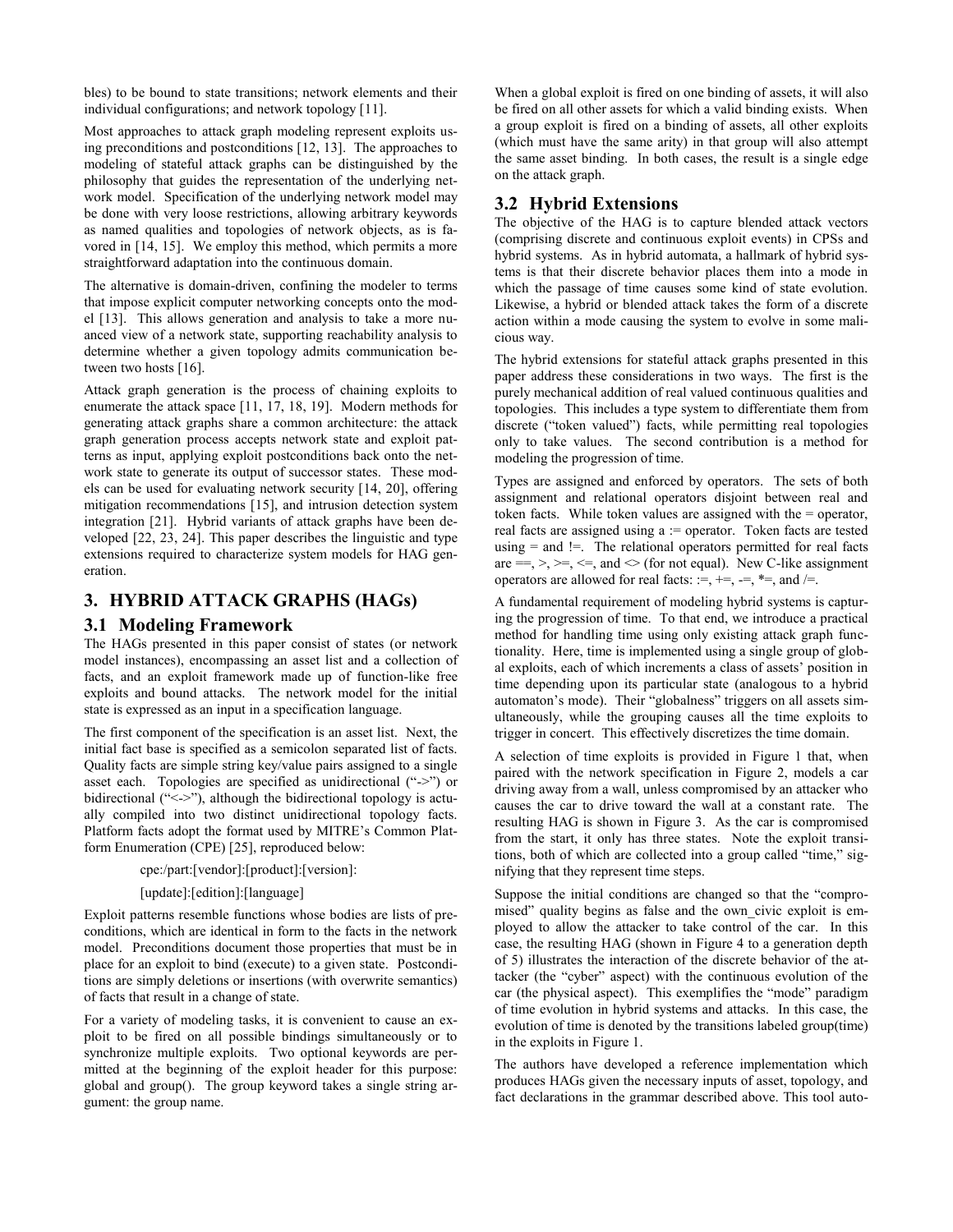mates the task of creating HAGs by compiling the inputs specified and making the appropriate connections. It is a web-enabled interface that leverages GraphViz processing to generate the HAG images.

| global group(time) exploit car depart(c,w)=<br>preconditions:<br>platform: c, cpe:/h:honda;<br>quality : c, compromised != true;<br>platform: w, cpe:/h::wall;<br>quality : c, status=up;<br>postconditions:<br>update topology : c<->w, distance+=25; |  |
|--------------------------------------------------------------------------------------------------------------------------------------------------------------------------------------------------------------------------------------------------------|--|
| global group(time) exploit car_approach(c,w)=                                                                                                                                                                                                          |  |
| preconditions :<br>platform: c, cpe:/h:honda;                                                                                                                                                                                                          |  |
| quality : c, compromised=true;                                                                                                                                                                                                                         |  |
| platform: w, cpe:/h::wall;                                                                                                                                                                                                                             |  |
| quality : c, status=up;                                                                                                                                                                                                                                |  |
| topology: c<- > w. distance > 25:                                                                                                                                                                                                                      |  |
| postconditions:                                                                                                                                                                                                                                        |  |
| update topology : c<- > w, distance-=25;                                                                                                                                                                                                               |  |
|                                                                                                                                                                                                                                                        |  |
| global group(time) exploit car_crash(c,w)=                                                                                                                                                                                                             |  |
| preconditions :                                                                                                                                                                                                                                        |  |
| platform: c, cpe:/h:honda;                                                                                                                                                                                                                             |  |
| quality : c, compromised=true;                                                                                                                                                                                                                         |  |
| platform: w, cpe:/h::wall;                                                                                                                                                                                                                             |  |
| quality : c, status=up;                                                                                                                                                                                                                                |  |
| topology: c<->w, distance<=25:                                                                                                                                                                                                                         |  |
| postconditions:                                                                                                                                                                                                                                        |  |
| update topology : c<- > w, distance: = 0;                                                                                                                                                                                                              |  |
| update quality : c, status=down;                                                                                                                                                                                                                       |  |
| exploit own $civic(c)$ =                                                                                                                                                                                                                               |  |
| preconditions:                                                                                                                                                                                                                                         |  |
| platform : c, cpe:/h:honda:civic;                                                                                                                                                                                                                      |  |
| quality : c, compromised=false;                                                                                                                                                                                                                        |  |
| quality : c, status=up;                                                                                                                                                                                                                                |  |
| postconditions:                                                                                                                                                                                                                                        |  |
| update quality : c, compromised=true;                                                                                                                                                                                                                  |  |
|                                                                                                                                                                                                                                                        |  |





**Figure 2: Car example network model.**

Besides the assistance provided by automating this process, the primary benefit of this prototype is intended to be the collaboration with domain experts who can provide the details necessary for an analyst to model hybrid and CPSs. This will allow the analyst to share the produced attack graph to discuss the nature of any systemic vulnerabilities which may be discovered. It allows the formal model and language to be more accessible to domain experts such as CPS engineers, greatly expanded the adoption of this powerful modeling technique.

#### **4. CONCLUSIONS AND FUTURE WORK**

This paper presents a set of linguistic and type extensions to attack graphs for modeling of hybrid systems and their evolution over time in the context of exploit interactions. This represents a new capability for attack graph modeling with respect to expressing a class of critical systems.

A significant challenge for the widespread use of attack graphs and HAGs is model acquisition. While a substantial investment of research effort has been made on pursuing the acquisition of information system models, there are new research opportunities on the physical side of CPSs model acquisition.



**Figure 3: Simple car attack graph.**



**Figure 4: One-car automotive attack graph.**

The worst-case execution time of the reference implementation of the HAG generator scales factorially with input assets and exponentially with maximum depth. This lags behind the state of the art, and using this tool, generation of attack graphs from nontrivial scenarios (with tens of hybrid assets) in acceptable time is daunting. However, the performance of the HAG generator is no worse than the discrete-case only implementation, which it extends. We believe the techniques that have been applied to the state of the art discrete-case attack graph generators to reduce their order can also be applied to this HAG generator to obtain similar results.

There are a variety of systematic exploit pattern processing enhancements that would prove useful. These include generic wildcard expressions in preconditions permitting hierarchies of network localities that more accurately reflect the real world; "pivot" exploits to transparently model attackers' using a compromised